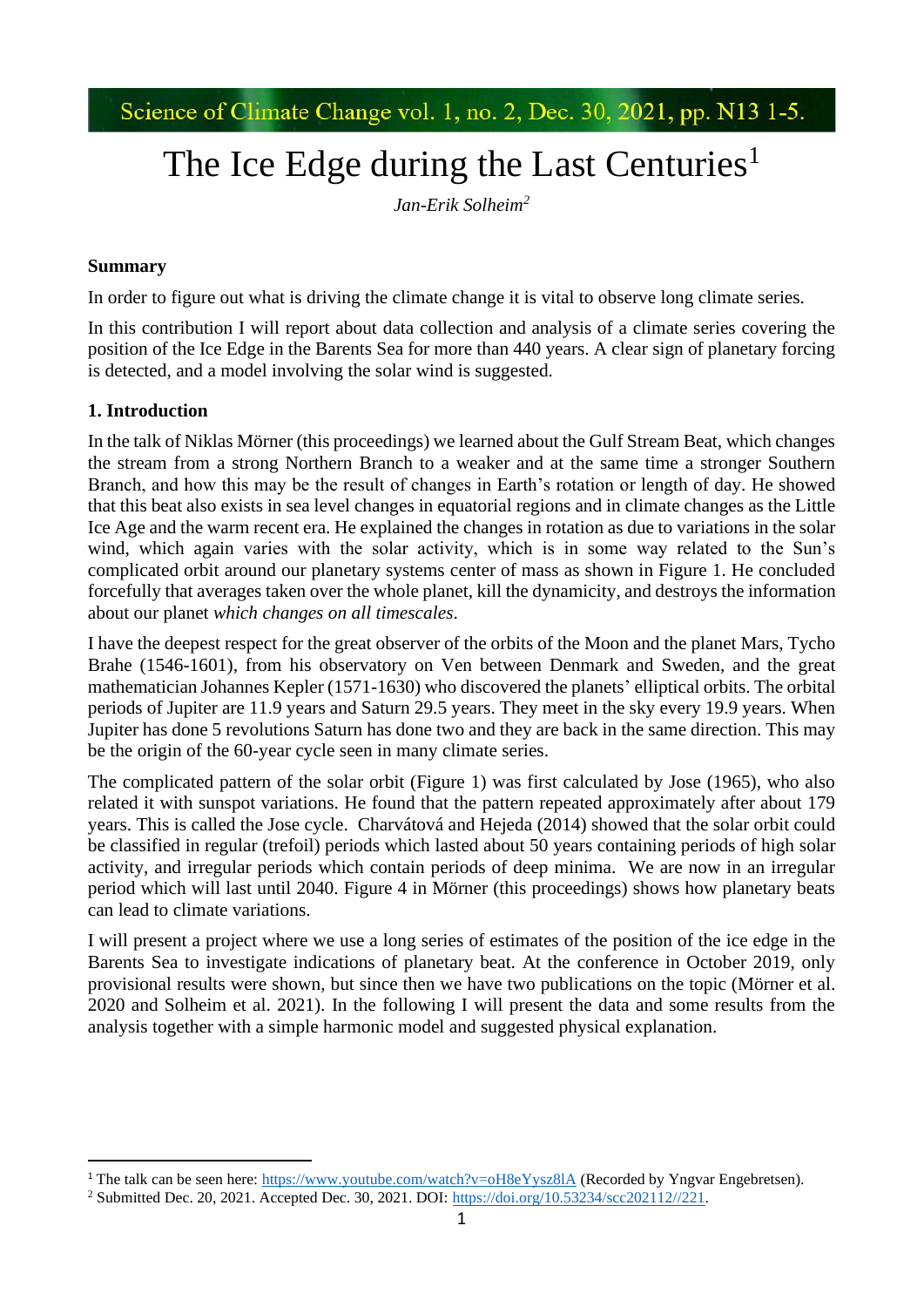

*Figure 1. The orbit of the Sun relative to its orbital plane 1940-2040. The solar system barycenter is marked with a cross (+). The size of the sun is indicated by the yellow circle.*

#### **2. North Atlantic sea-ice**

The west coast of Svalbard was "discovered" by Willem Barents in 1596 who reported rich stocks of seal and whales near the ice edge. A whaling industry started, first with land stations on Svalbard, later pelagic. When the whales were extinct around 1830, seal hunting along the ice edge became the main occupation. The English Muscovy Company operated a trade route to Archangel from 1553. From the hunting, trading, and Arctic explorers, a climatic map is constructed by Ole Humlum (2000) shown as Figure 2. This map shows the maximum sea-ice extent in various periods in addition to climatic events. Special cases are the period 1660-1720 with ice almost to Scotland and 1769 with maximum ice limit north of Svalbard. Years of extreme weather events and crosses when species disappeared are also shown in the map.

A pioneering work was done by Torgny Vinje (1999) to create a 400-year long time series of the position of the ice edge in the Barents Sea between Svalbard and Frans Josefs Land, later updated by Norwegian Polar Institute (Falk-Petersen et al. 2015 and Solheim et al. 2021). The position is estimated for the two last weeks of August, from ship logs, expedition reports, and in recent time from airplanes and satellites. The completeness of the time series varies from 34 per cent the first 100 years (1579-1678) to 100 % after 1979 with satellite data. The Barents Sea Ice Edge (BIE) position had a southernly position (around 76 °N) in the period 1625-1680 and 1784-1830 and a nearly linear speed north 1890-2020 with 0.035°N per year.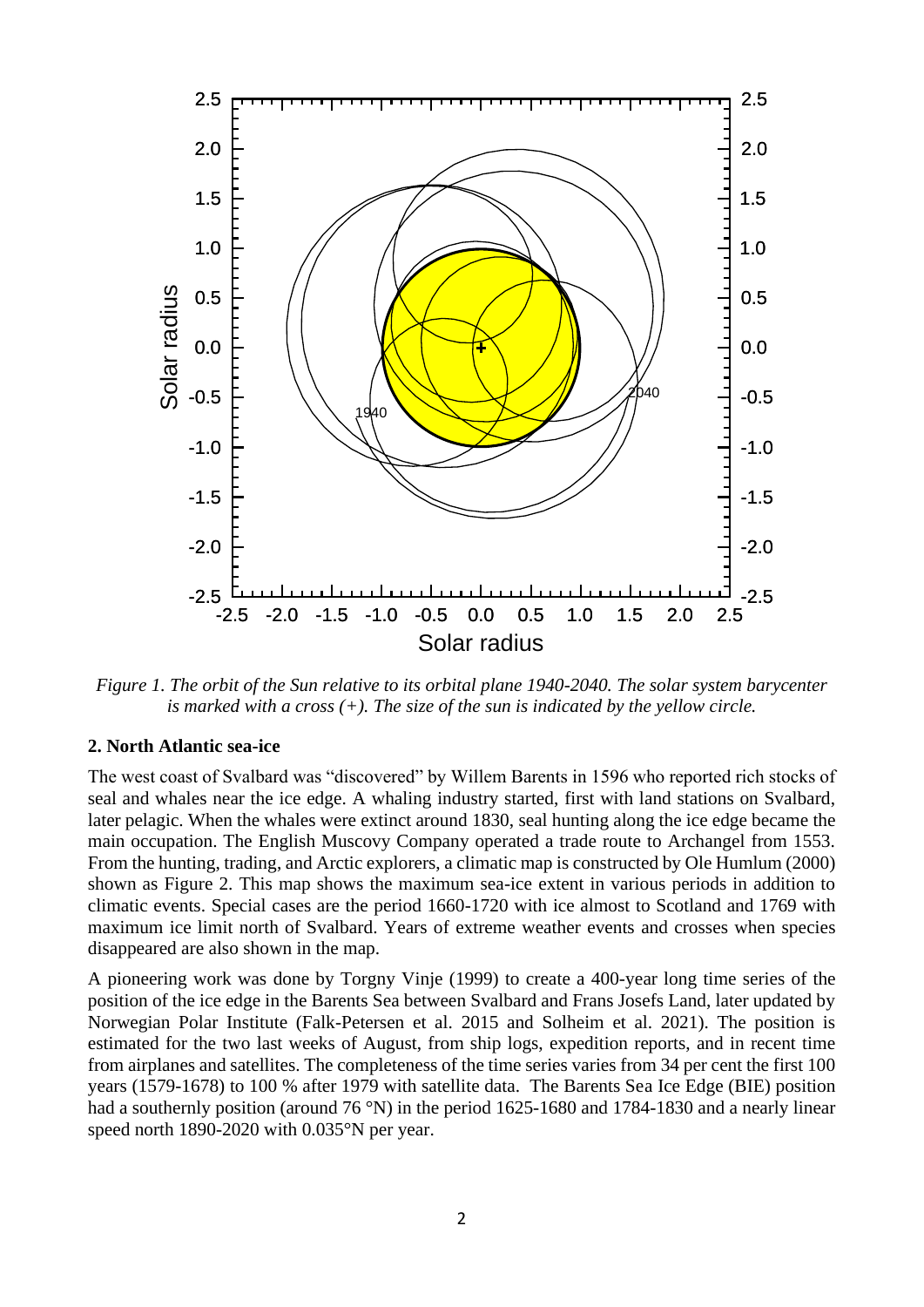

*Figure 2. Climate history of Northwestern Europe – with maximum ice cover in certain periods (Humlum 2000).*

# **3. The ice edge position – sign of planetary periods**

We have correlated the BIE position series with other climate series for the North Atlantic and northern hemisphere, solar variations, both local and global, and effects integrated in the Earth's rotation. We find that most of the series are correlated. In the longer BIE-series we find planetary orbit fingerprints.

This is shown in Figure 3, where the dots are BIE positions and the red curve is a 4-period harmonic simulation with periods 3, 3/2, 4/5 times the Jose period, plus a 84 year period related to the planet Uranus. Since the periods of the planets are constant over millennia, it means that even small forcings with these periods will repeat for a long time and can create forced oscillations. In addition, some weaker, non-significant shorter periods are shown in black. They are the 60-year and 19.7-year Jupiter-Saturn periods and a 14-year period of unknown origin.

This simple harmonic model explains the almost linear trend since 1890, and a maximum in the 4 periods around 2010. In the following decades this model shows BIE moving south to about 79°N, signaling a colder climate around the North Atlantic. In Figure 3 we have also shown periods when the Gulf Stream beats (GSB) from a strong northern to a strong southern branch (see Mörner's contribution Figure 2). That happens during or after extreme low positions of BIE, which will not take place this century.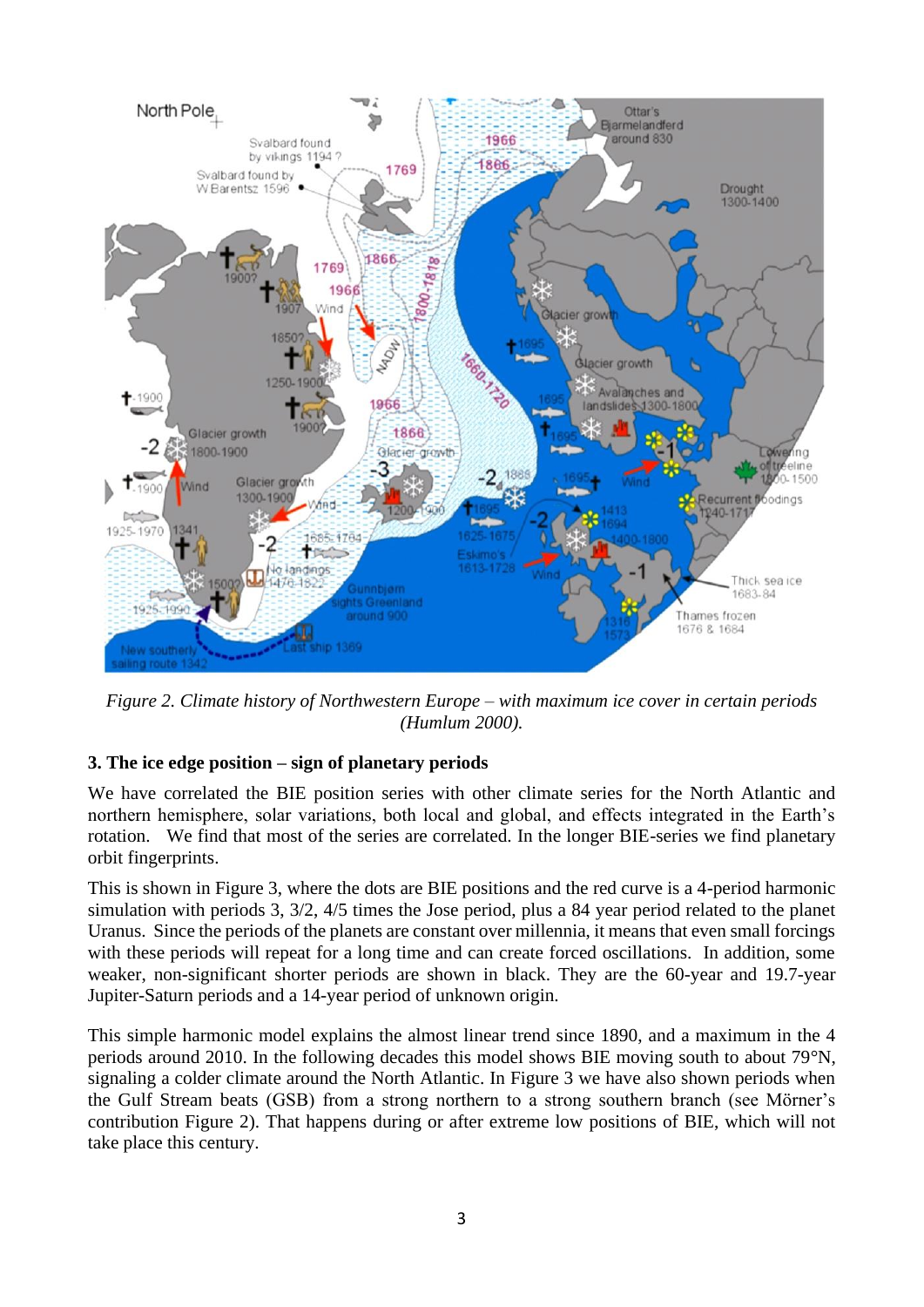

*Figure 3. BIE positions with a 4-parameters harmonic model based on planetary periods (red) with uncertainty interval (green). In addition, three weaker periods are shown in black. The various components are shown separately in the lower panel.*

### **4. A suggested relation between solar activity and the BIE position**

In Mörner et al. (2020) we suggested that the solar wind can change the Earth's rotation, which again acts on ocean currents which brings heat to the Arctic regions. The solar wind can work directly by pressure slowing the Earth's rotation, or by changing the Earth's shielding capacity which protects the Earth against cosmic rays which can increase cloud formation. We also found that electric charges carried with the solar wind can magnetize our planet's iron core and slow the Earth's rotation. This is also modulated with the Jose period (Duhau and de Jager 2012), but with a delay of 94 years.

# **5. Conclusions**

We have analyzed a long series of estimated the ice edge positions in the Barents Sea and found it's variations can be explained by stationary cycles which originate in the planetary system. This may explain the apparent warmer climate the last century and indicates that a change to a colder climate will take place this century.

# **References**

Charvátová I and Hejeda P 2014, **Responses of the basic cycles of 178.7 and 2402 yr in solarterrestrial phenomena during the Holocene,** Pattern Recogn. Phys. 2, 21-26. <https://doi.org/10.5194/prp-2-21-2014>